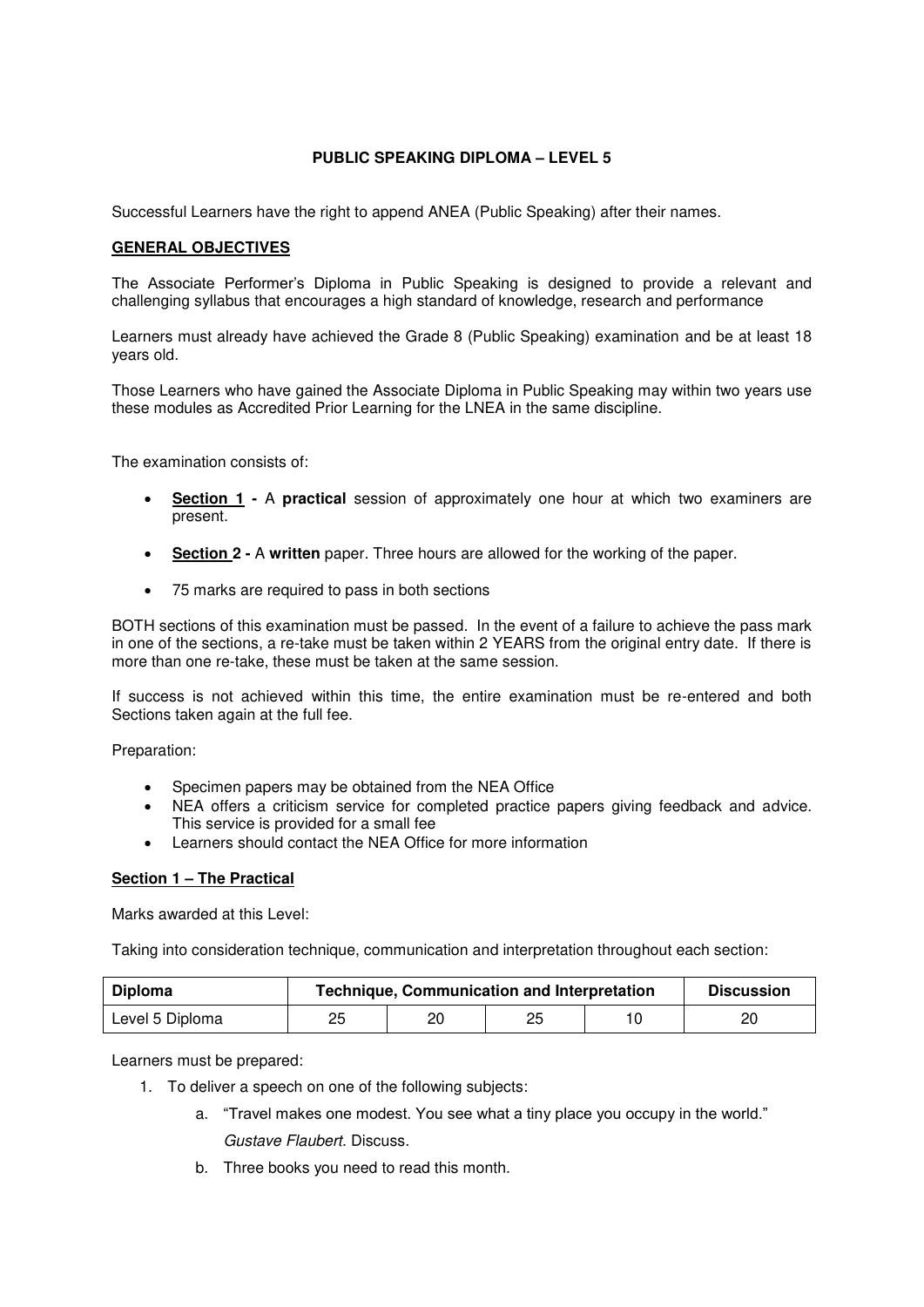- c. "Ask not what your country can do for you, but what you can do for your country." John F Kennedy. Discuss.
- d. Offline is the new luxury. Discuss.
- 2. To give an impromptu speech of not more than 5 minutes on a subject handed to the Learner during the examination. Allowance will be made for the Learner to make a few brief notes.
- 3. To deliver a short speech on a subject of the Learner's own choice. (Time Limit 5 minutes)
- 4. To read at sight passages of prose and poetry.
- 5. To discuss with the examiners:
	- a. The aims of the performer in this subject.
	- b. The means whereby these aims may be achieved.

## **Section 2 – The Dissertation (2500 words)**

The Dissertation should be from one of the following titles:

- 1. "Designing a presentation without an audience in mind is like writing a love letter and addressing it: To Whom It May Concern."
- 2. Discuss the importance to the public speaker of "knowing your audience."
- 3. "Think like a wise man but communicate in the language of the people." WB Yeats
- 4. Choose a speaker (living or dead) whose work you admire. With reference to at least three speeches, discuss how effectively the speaker communicates with his/her audience.
- 5. The fear of speaking in public is a very real issue.
- 6. Discuss the reasons for this and suggest ways in which a speaker may overcome his fears of speaking in public.
- 7. Breathing is the key to persuasive public speaking. Discuss.

The Dissertation should be presented in appropriate form:

- Cover page should include the author's full name, qualification for which it is presented, date of submission and statement of Authentication from both Learner and Teacher;
- Word Processed;
- Times New Roman;
- Size 12 font;
- Single sided A4 pages;
- One and a half line spacing;
- Pages numbered;
- All references and quotations acknowledged using the Harvard Referencing System;